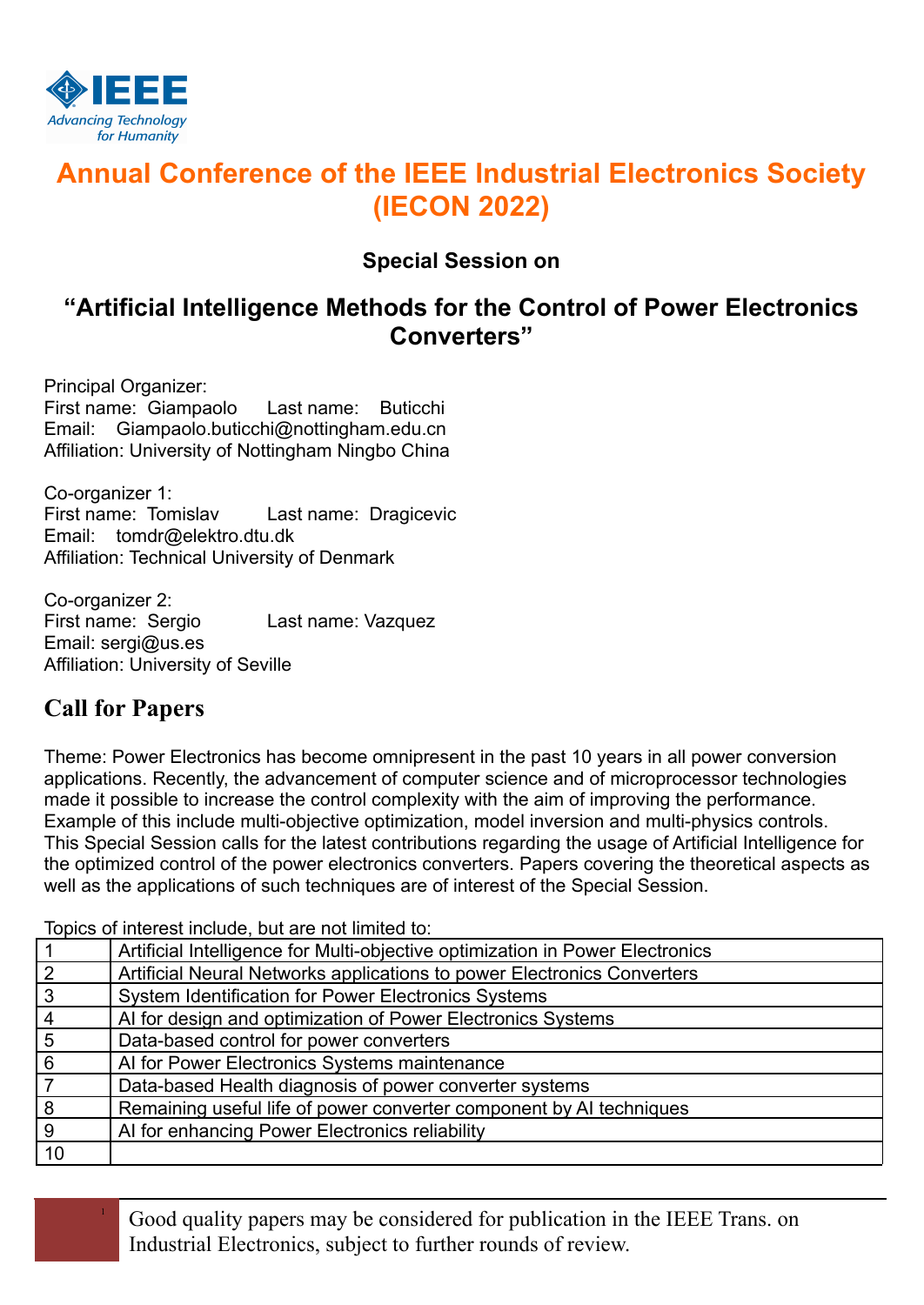

<sup>2</sup> Good quality papers may be considered for publication in the IEEE Trans. on Industrial Electronics, subject to further rounds of review.